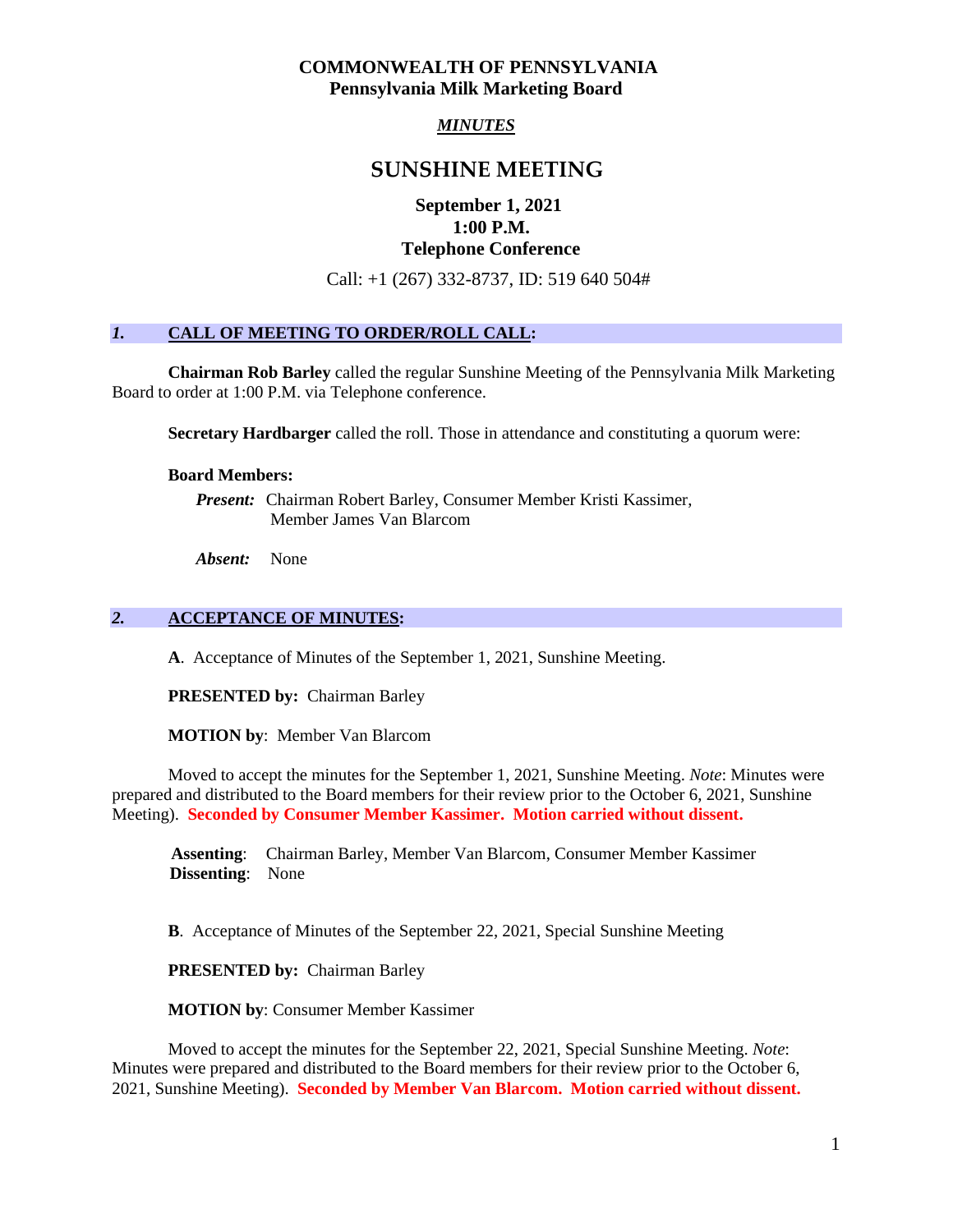**Assenting**: Chairman Barley, Member Van Blarcom, Consumer Member Kassimer **Dissenting**: None

#### *3.* **PUBLIC INPUT (PERTAINING TO GENERAL ISSUES:**

N/A

*4..* **OLD BUSINESS:**

N/A

## *5.* **NEW BUSINESS:**

1. Schedule Cost Replacement Hearings

**DISCUSSION: Attorney Petrascu** stated that he did not have that information currently for the scheduling of the Cost Replacement hearings but would provide it later.

**Carol Hardbarger** mentioned that the intent was to schedule those on the same dates as the February and March Sunshine Meetings.

**Gary Gojsovich** stated those meeting dates to be February 2, and March 2, 2022. He further mentioned that they were proposing that Hearings for Areas 3, 5, and 6 be held on February 2, and Aeras 1, 2, and 4 be scheduled for March 2.

#### **MOTION by**: Member Van Blarcom

Moved to accept the Cost Replacement Hearings to be held on February 2, and March 2, 2022, as stated. **Seconded by Consumer Member Kassimer. Motion carried without dissent.**

 **Assenting**: Chairman Barley, Member Van Blarcom, Consumer Member Kassimer  **Dissenting**: None

## *6.* **REPORT OF CHIEF COUNSEL:**

**DISCUSSION:** Attorney Eberly followed up that the Hearing Notices would be sent out the following week at the latest. He stated that he had a telephonic meeting with Chairman Barley and Consumer Member Kassimer, to discuss the upcoming Citation Hearing, and spoke separately with Member Van Blarcom about that Citation Hearing. No official actions or deliberations undertaken.

## *7.* **LEGAL CASE DISPOSITIONS**

N/A

## *8.* **LICENSE APPLICATIONS:**

1. JEC Consulting & Trading Co. Subdealer

**PRESENTED by**: Attorney Petrascu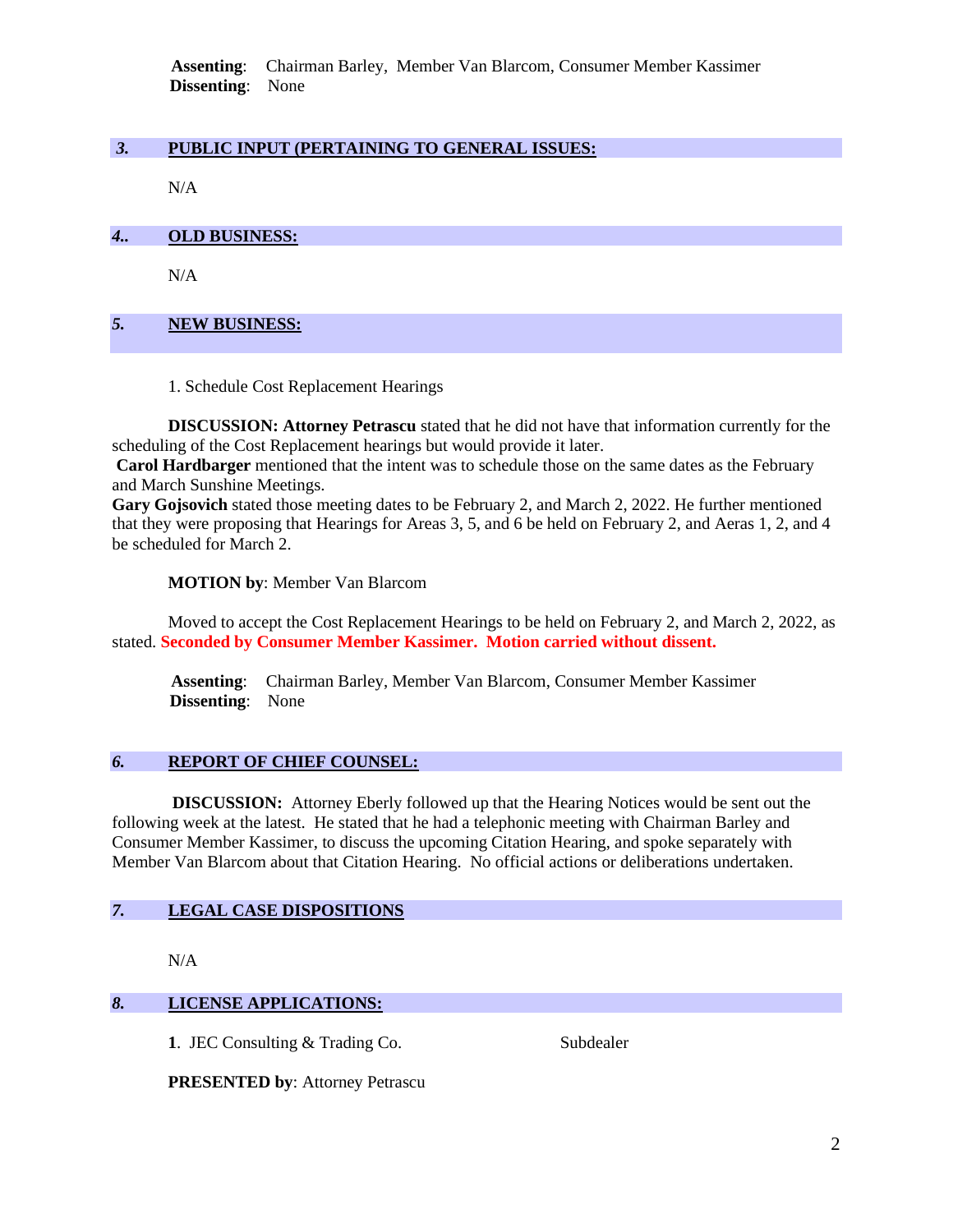**DISCUSSION:** Attorney Petrascu presented that JEC Consulting & Trading Co. has applied for a subdealer license for 2021-2022. Applicant will purchase packaged milk/cream for resale to Foodbanks in Areas 1, 2, 3, 4, 5, and 6. No bond is required. Appropriate staff has reviewed the application to ensure that adequate forms and fees have been received and are in order, and that the applicant has met the requirements of the Milk Marketing Law. Board Staff recommends approval, and with Board approval of this application, a subdealer license will be issued.

#### **MOTION by:** Member Van Blarcom

Moved to approve a subdealer license to JEC Consulting & Trading Co. as presented. **Seconded by Consumer Member Kassimer. Motion carried without dissent.**

**Assenting**: Chairman Barley, Member Van Blarcom, Consumer Member Kassimer **Dissenting**: None

**2.** Masontown Brethren Church Subdealer

**PRESENTED by**: Attorney Petrascu

**DISCUSSION:** Attorney Petrascu presented that Masontown Brethren Church has submitted an application for a subdealer license for 2021-2022. Applicant will purchase packaged milk/cream products for distribution to individuals/families in Area 5. A COD has been provided in lieu of a bond. Appropriate staff has reviewed the application to ensure that adequate forms and fees have been received and are in order, and that the applicant has met the requirements of the Milk Marketing Law. A Provisional license was granted on October 1, 2021. Board Staff recommends approval, and with Board approval of this application, a subdealer's license will be issued.

**MOTION by:** Consumer Member Kassimer

Moved to approve a subealer license to Masontown Brethren Church as presented. **Seconded by Member Van Blarcom.** 

**DISCUSSION: Chairman Barley** inquired if they were donating the milk, and is licensing required to give the milk away? **Attorney Petrascu** stated yes, as they are purchasing the milk and redistributing it as a subdealer, and they have a COD in place of a bond, for the PA producer milk.

**Secretary Hardbarger** mentioned that they needed to be licensed to be eligible to receive the 15% discount upon milk purchases.

**Motion carried without dissent.**

**Assenting**: Chairman Barley, Member Van Blarcom, Consumer Member Kassimer **Dissenting**: None

**3.** United Natural Foods, Inc Subdealer

**PRESENTED by**: Attorney Petrascu

**DISCUSSION:** Attorney Petrascu presented that United Natural Foods, Inc. has submitted an application for a subdealer license for 2021-2022. Applicant will purchase packaged milk/cream products for resale to retail grocery stores in Areas 1, 2, 3, 4, 5, and 6. A bond has been provided. Appropriate staff has reviewed the application to ensure that adequate forms and fees have been received and are in order, and that the applicant has met the requirements of the Milk Marketing Law. A Provisional license was granted on October 1, 2021. Board Staff recommends approval, and with Board approval of this application, a subdealer's license will be issued.